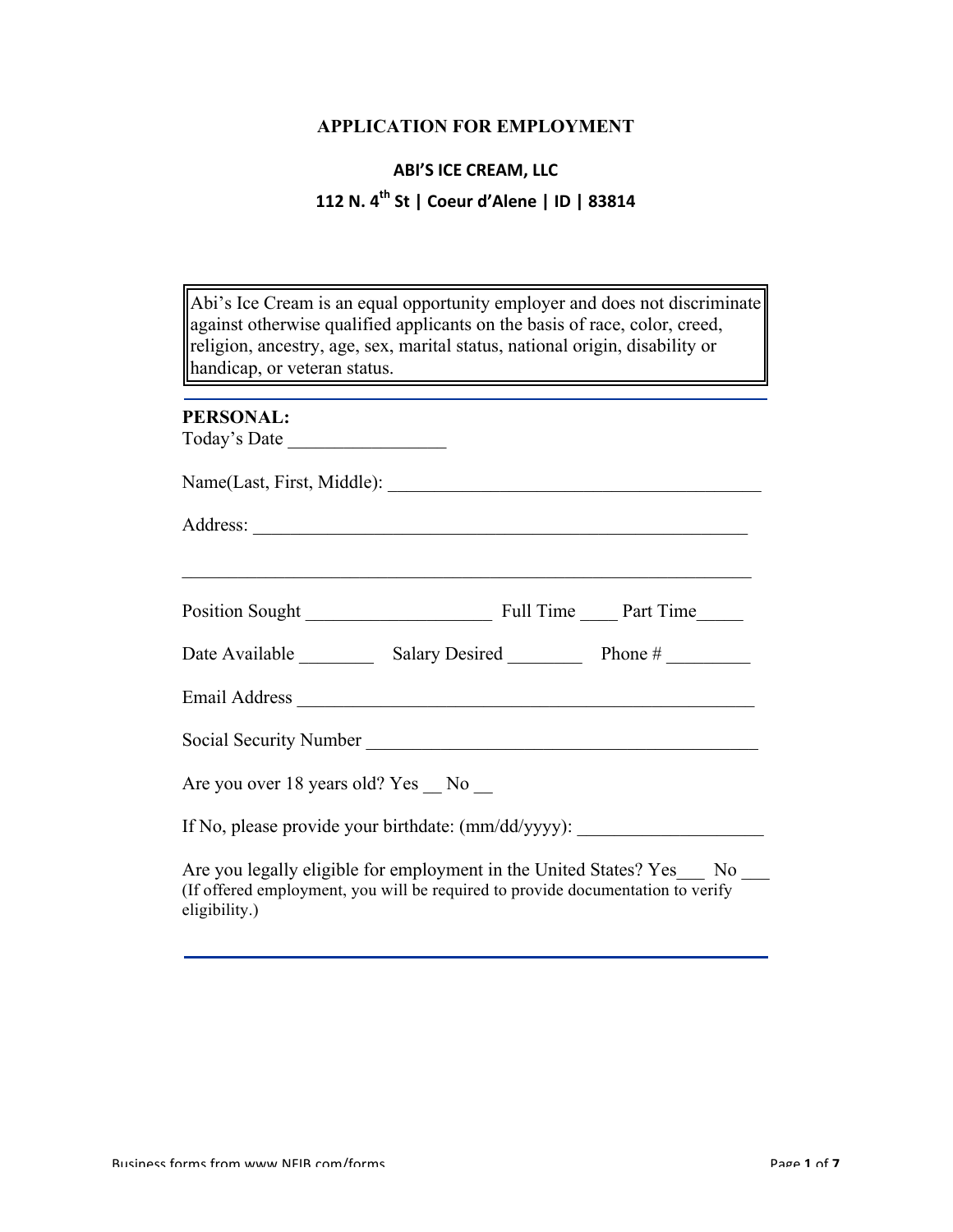## **AVAILABILITY:**

| Applying for: Full-Time Part-Time:                                                                   |                                                                                                                       |
|------------------------------------------------------------------------------------------------------|-----------------------------------------------------------------------------------------------------------------------|
| How many hours per week can you work?                                                                |                                                                                                                       |
| Anticipated start date:                                                                              |                                                                                                                       |
| Days and times of the week you are available:                                                        |                                                                                                                       |
|                                                                                                      |                                                                                                                       |
|                                                                                                      |                                                                                                                       |
|                                                                                                      |                                                                                                                       |
|                                                                                                      |                                                                                                                       |
|                                                                                                      |                                                                                                                       |
|                                                                                                      | <u> 1989 - Andrea Stadt Britain, actor a component de la componentación de la componentación de la componentación</u> |
|                                                                                                      |                                                                                                                       |
|                                                                                                      | ,我们也不会有什么。""我们的人,我们也不会有什么?""我们的人,我们也不会有什么?""我们的人,我们也不会有什么?""我们的人,我们也不会有什么?""我们的人                                      |
|                                                                                                      |                                                                                                                       |
| qualifies you for the position you are seeking.                                                      | <b>EDUCATION:</b> Please indicate education or training which you believe                                             |
| High School: No. of Yrs Completed (circle one) 1 2 3 4<br>$Diploma:$ $Yes$ $No$ $G.E.D.:$ $Yes$ $No$ |                                                                                                                       |
|                                                                                                      | School(s) City/State City/State                                                                                       |
| <b>College and/or Vocational School:</b><br>Number of Years Completed (circle one) 1 2 3 4           |                                                                                                                       |
|                                                                                                      | School(s) City/State City/State                                                                                       |
|                                                                                                      |                                                                                                                       |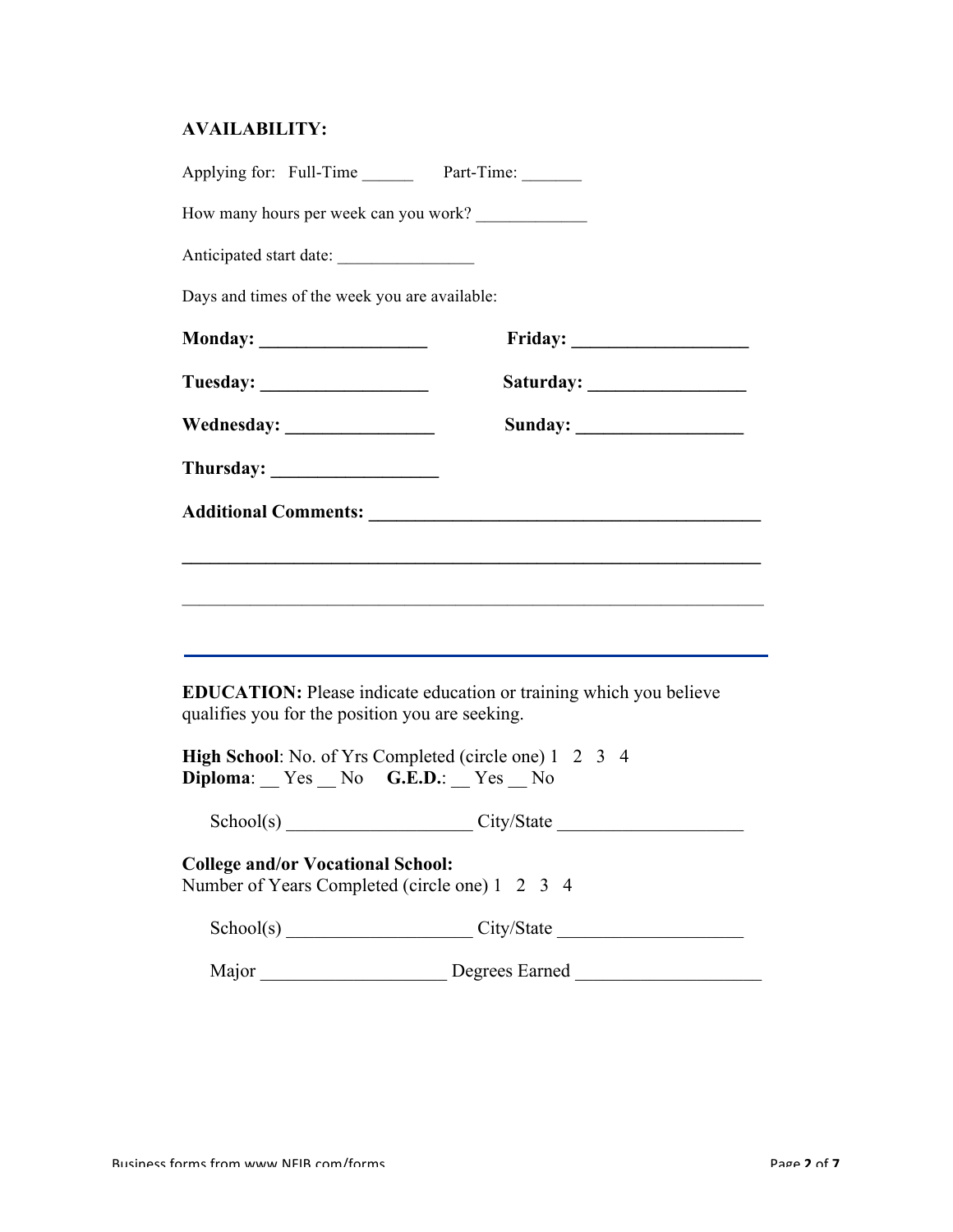# **Other Training or Degrees:**

|                                    | $Stabool(s)$ $City/State$ $City/State$                                                                                                                                       |  |  |  |  |
|------------------------------------|------------------------------------------------------------------------------------------------------------------------------------------------------------------------------|--|--|--|--|
|                                    | Course ___________________ Degree or Certificate Earned ________________________                                                                                             |  |  |  |  |
| <b>Food Handler Certification:</b> |                                                                                                                                                                              |  |  |  |  |
|                                    | Have you taken the Idaho Food Handlers Exam? Yes_________ No_____                                                                                                            |  |  |  |  |
|                                    |                                                                                                                                                                              |  |  |  |  |
|                                    |                                                                                                                                                                              |  |  |  |  |
| <b>EXPERIENCE:</b>                 |                                                                                                                                                                              |  |  |  |  |
|                                    | Do you have any experience working in food service? ? Yes________ No_____                                                                                                    |  |  |  |  |
|                                    |                                                                                                                                                                              |  |  |  |  |
|                                    | Please provide any other experience or skills you think are relevant to working                                                                                              |  |  |  |  |
|                                    | and the control of the control of the control of the control of the control of the control of the control of the<br>Do you have any marketing experience? Yes_______ No_____ |  |  |  |  |
|                                    |                                                                                                                                                                              |  |  |  |  |
|                                    | Do you have any management experience? Yes________ No_____                                                                                                                   |  |  |  |  |
|                                    |                                                                                                                                                                              |  |  |  |  |
|                                    | Please provide any other experience or skills you think are relevant to working                                                                                              |  |  |  |  |

at Abi's Ice Cream: \_\_\_\_\_\_\_\_\_\_\_\_\_\_\_\_\_\_\_\_\_\_\_\_\_\_\_\_\_\_\_\_\_\_\_\_\_\_\_\_\_\_\_\_\_\_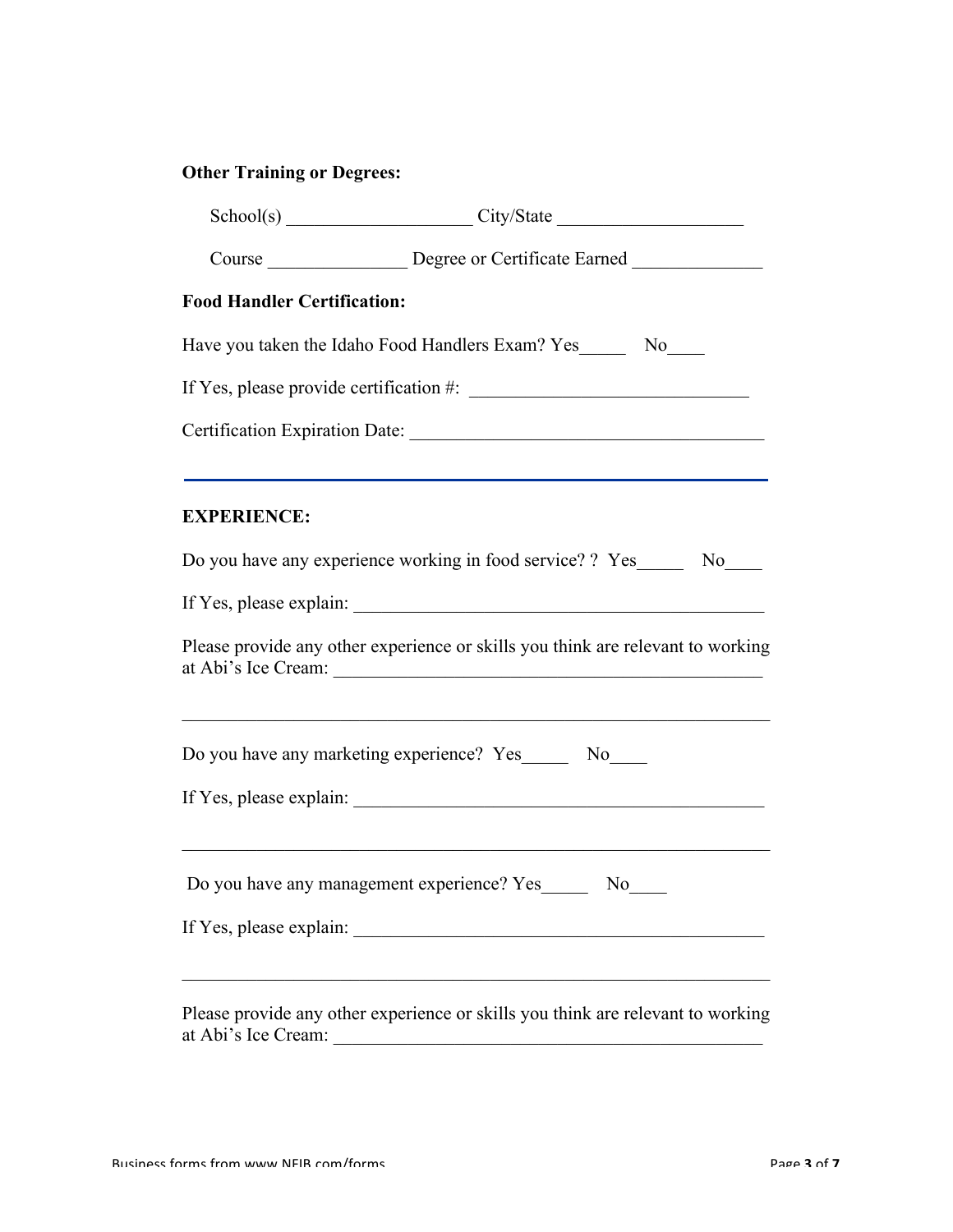## **RECORD OF CONVICTION:**

During the last ten years, have you ever been convicted of a crime other than minor traffic offense?

 $\mathcal{L}_\text{max}$  , and the contribution of the contribution of the contribution of the contribution of the contribution of the contribution of the contribution of the contribution of the contribution of the contribution of t

 $Yes$  No

If yes, explain:  $\frac{1}{\sqrt{2}}$ 

(A conviction will not necessarily automatically disqualify you for employment. Rather, such factors as age and date of conviction, seriousness and nature of the crime, and rehabilitation will be considered).

**EMPLOYMENT:** List last employer first, including U.S. Military Service.

May we contact your present employer? \_\_\_\_\_ Yes \_\_\_\_\_ No

If any employment was under a different name, indicate name

| Telephone Position                                                               |  |
|----------------------------------------------------------------------------------|--|
| Dates of Employment: From ________ To ______<br>$Mo/Yr$ $Mo/Yr$                  |  |
| Salary ______________ Supervisor ________________________Department ____________ |  |
|                                                                                  |  |
|                                                                                  |  |
|                                                                                  |  |
| Telephone Position                                                               |  |
| Dates of Employment: From ________ To _______                                    |  |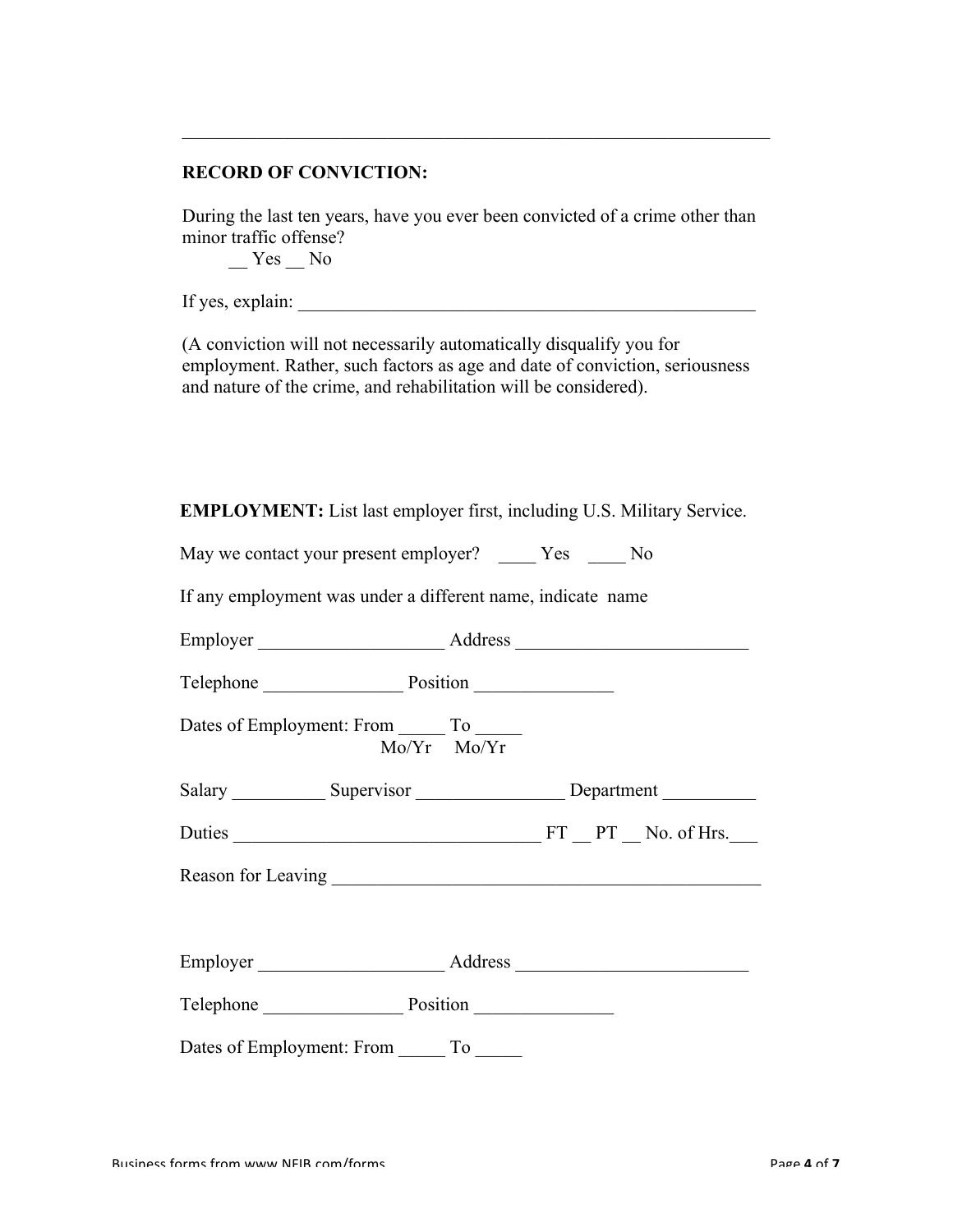|                                                                                  | Mo/Yr Mo/Yr     |  |  |
|----------------------------------------------------------------------------------|-----------------|--|--|
|                                                                                  |                 |  |  |
| Department                                                                       |                 |  |  |
|                                                                                  |                 |  |  |
|                                                                                  |                 |  |  |
|                                                                                  |                 |  |  |
|                                                                                  |                 |  |  |
|                                                                                  |                 |  |  |
|                                                                                  |                 |  |  |
|                                                                                  |                 |  |  |
| Telephone Position                                                               |                 |  |  |
|                                                                                  |                 |  |  |
| Dates of Employment: From To                                                     | $Mo/Yr$ $Mo/Yr$ |  |  |
|                                                                                  |                 |  |  |
| Department                                                                       |                 |  |  |
|                                                                                  |                 |  |  |
|                                                                                  |                 |  |  |
|                                                                                  |                 |  |  |
|                                                                                  |                 |  |  |
| Telephone Position                                                               |                 |  |  |
| Dates of Employment: From $\frac{1}{100 \text{Yr}}$ To $\frac{1}{100 \text{Yr}}$ |                 |  |  |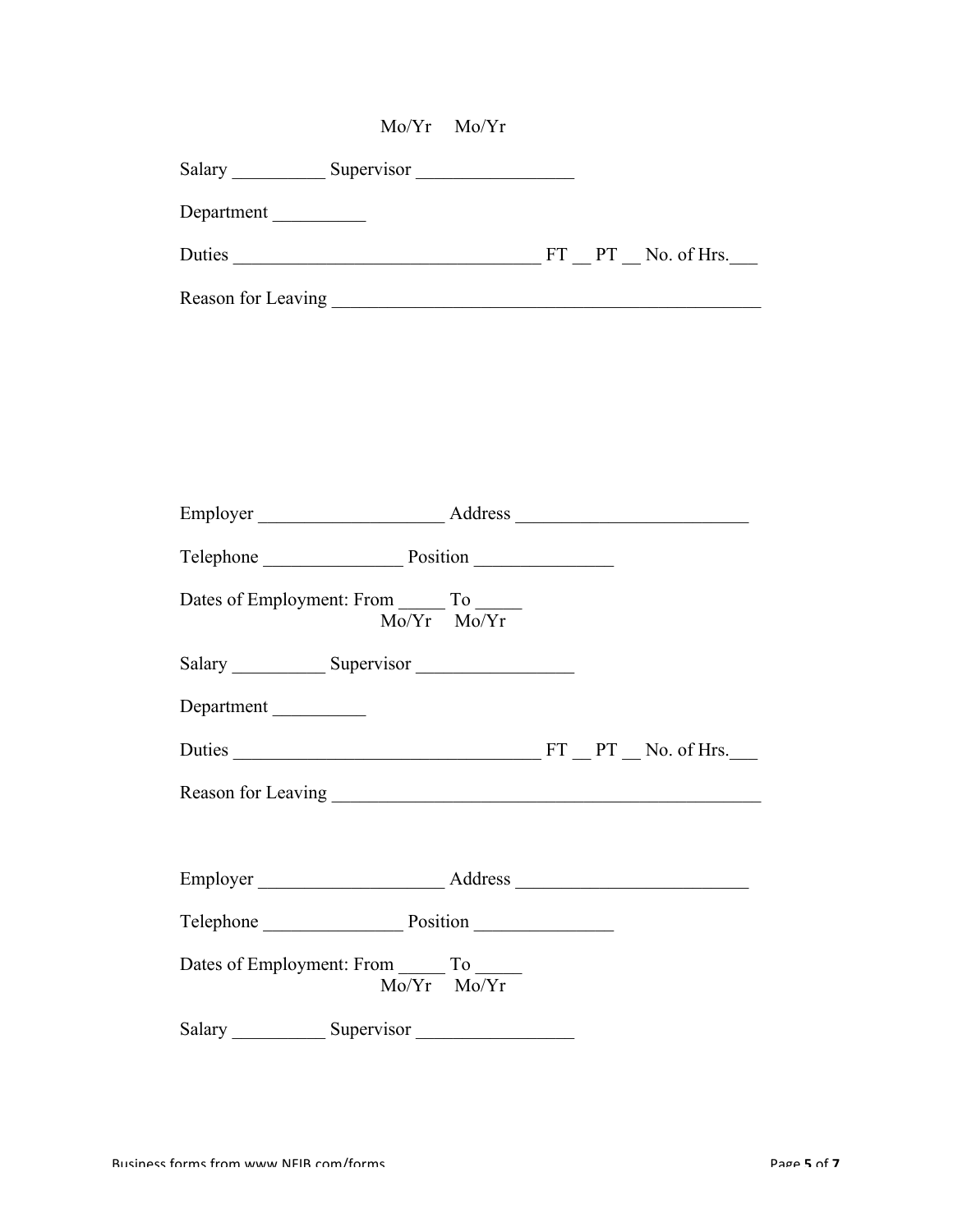| Department                                                                                                                          |  |
|-------------------------------------------------------------------------------------------------------------------------------------|--|
|                                                                                                                                     |  |
|                                                                                                                                     |  |
| If you wish to describe additional work experience, attach the above<br>information for each position on a separate piece of paper. |  |
|                                                                                                                                     |  |
| Have you ever been discharged or asked to resign from a job? Yes No                                                                 |  |
|                                                                                                                                     |  |
|                                                                                                                                     |  |
|                                                                                                                                     |  |

#### **REFERENCES:**

| <b>Professional</b>                                                        | Personal                                                                   |
|----------------------------------------------------------------------------|----------------------------------------------------------------------------|
| Name                                                                       | <b>Name</b>                                                                |
|                                                                            |                                                                            |
| the control of the control of the control of the control of the control of | the control of the control of the control of the control of the control of |
| Phone $(\_\_)$                                                             | Phone $(\_)$                                                               |
|                                                                            |                                                                            |
|                                                                            | Name                                                                       |
|                                                                            |                                                                            |

# $E_{\text{maj}}$  This application for employment is good for 30 days only. **Consideration for employment after 30 days requires a new application.**

Phone (  $\qquad$  )

 $\mathcal{L}=\mathcal{L}=\mathcal{L}=\mathcal{L}=\mathcal{L}=\mathcal{L}=\mathcal{L}=\mathcal{L}=\mathcal{L}=\mathcal{L}=\mathcal{L}=\mathcal{L}=\mathcal{L}=\mathcal{L}=\mathcal{L}=\mathcal{L}=\mathcal{L}=\mathcal{L}=\mathcal{L}=\mathcal{L}=\mathcal{L}=\mathcal{L}=\mathcal{L}=\mathcal{L}=\mathcal{L}=\mathcal{L}=\mathcal{L}=\mathcal{L}=\mathcal{L}=\mathcal{L}=\mathcal{L}=\mathcal{L}=\mathcal{L}=\mathcal{L}=\mathcal{L}=\mathcal{L}=\mathcal{$ 

Phone (  $\qquad$  )

 $\mathcal{L}=\mathcal{L}=\mathcal{L}=\mathcal{L}=\mathcal{L}=\mathcal{L}=\mathcal{L}=\mathcal{L}=\mathcal{L}=\mathcal{L}=\mathcal{L}=\mathcal{L}=\mathcal{L}=\mathcal{L}=\mathcal{L}=\mathcal{L}=\mathcal{L}=\mathcal{L}=\mathcal{L}=\mathcal{L}=\mathcal{L}=\mathcal{L}=\mathcal{L}=\mathcal{L}=\mathcal{L}=\mathcal{L}=\mathcal{L}=\mathcal{L}=\mathcal{L}=\mathcal{L}=\mathcal{L}=\mathcal{L}=\mathcal{L}=\mathcal{L}=\mathcal{L}=\mathcal{L}=\mathcal{$